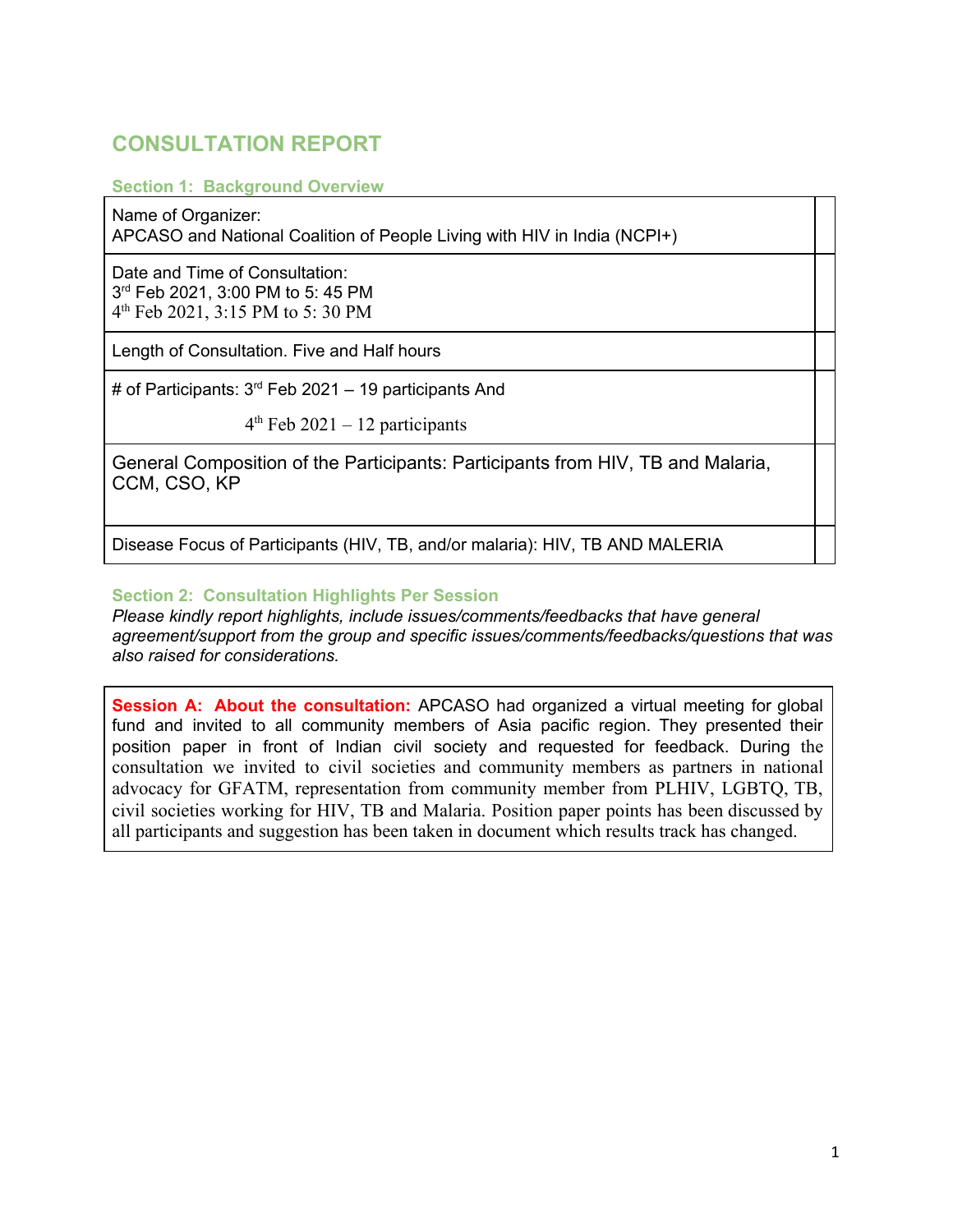

### **Session B: Overview:** Background note:

We have initiated the dialog among the present members from different communities and civil societies partner organization to capture the broad outline of this community consultation for Still we want Global fund and background note provided by Mrs.Daxa Patel-President NCPIPLUS. At the end of virtual meeting Indian civil society community and PLHIV have concluded the discussion with following points.

1. We want global fund to prioritize Gender Equality and Human Rights

2.we also want to see CSS not only strongly embedded within a high- level Strategy Objective of RSSH, but positioned as a non-negotiable facilitator process in the overall change agenda.

3. Beyond prominence in the Strategy, we want to see **prominence of CRG and CSS in Global Fund funding allocations** through establishment of institutional oversight mechanisms at regional and national levels **which are community led and community inclusive to ensure** that Global Fund works more meaningfully with communities and civil society to address bottlenecks and barriers to effective grant implementation.

4. We likewise want to see **concrete investments on women and girls, while addressing issues across the gender spectrum.**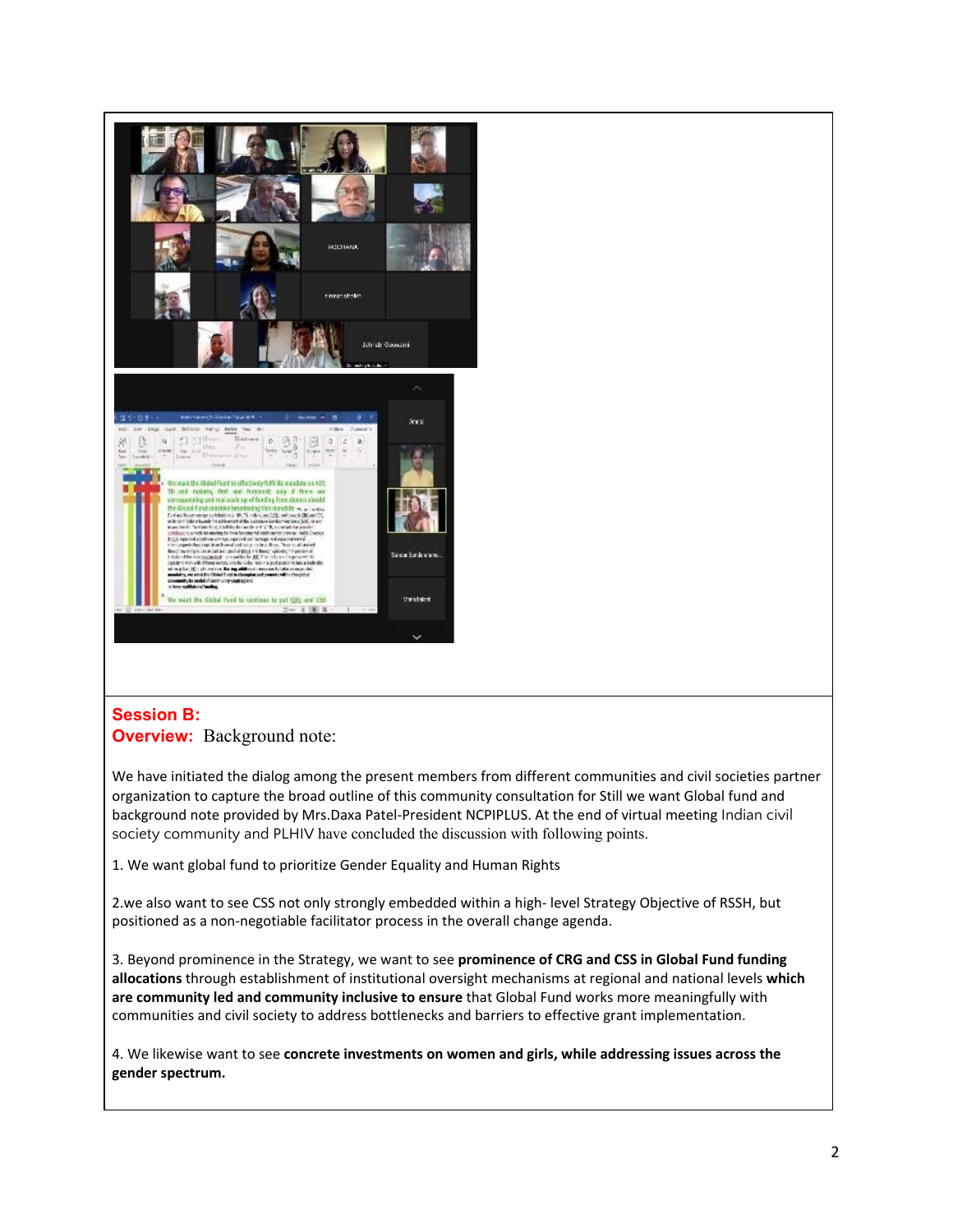5. More strategic investments to community systems strengthening, including for mobilization, monitoring, and advocacy

6. **Barring additional resources to take on expanded mandates, we want the Global Fund to and within the global community its model of community-centered and** driven multilateral funding.

7. We want the Global Fund to not lose sight of non-biomedical pandemics that exacerbate vulnerabilities of certain populations from biomedical pandemics and health emergencies: **there is an age-old battle that still needs to be won against the pandemics of human rights violations, discrimination, and violence against key, vulnerable and marginalized communities, including women and girls**. This is where we see the Global Fund's mandate clearly is.

8. We call on the **donor community, especially richer economies, to sustain commitments and scale up funding to the Global Fund and for implementing countries to increase their investments in health**, including CRG-oriented HIV, TB and malaria responses

**Session C: The Draft A-P statement** 

#### **Session D/E: Thematic Discussions**

THEME #1: "We want the Global Fund to put the money where its mouth is on CRG and CSS"

1. COVID-19 has exposed and magnified critical structural and systemic challenges in implementing CRG and CSS which the Global Fund has a role in addressing. We want the Global Fund to **prioritize Gender Equality and Human Rights** we also want to see **CSS not only strongly embedded within a high- level Strategy Objective** of RSSH, but positioned as a non-negotiable facilitator process in the overall change agenda. Beyond prominence in the Strategy, we want to see **prominence of CRG and CSS in Global Fund funding allocations** through establishment of institutional oversight mechanisms at regional and national levels which are community led and community inclusive to ensure that Global Fund works more meaningfully with communities and civil society to address bottlenecks and barriers to effective grant implementation. We likewise want to see **concrete investments on women and girls, while addressing issues across the gender spectrum.** Gender- and sexuality-based violence, discrimination and other barriers to accessing quality health services do not have geographical demarcations, neither should be funding for addressing them. All these point to the need for **more strategic investments to community systems strengthening, including for mobilization, monitoring, and advocacy** channeled through country and regional level community and civil society networks and organizations.

THEME #2: "We want the Global Fund to effectively fulfill its mandate on HIV, TB and malaria, first and foremost."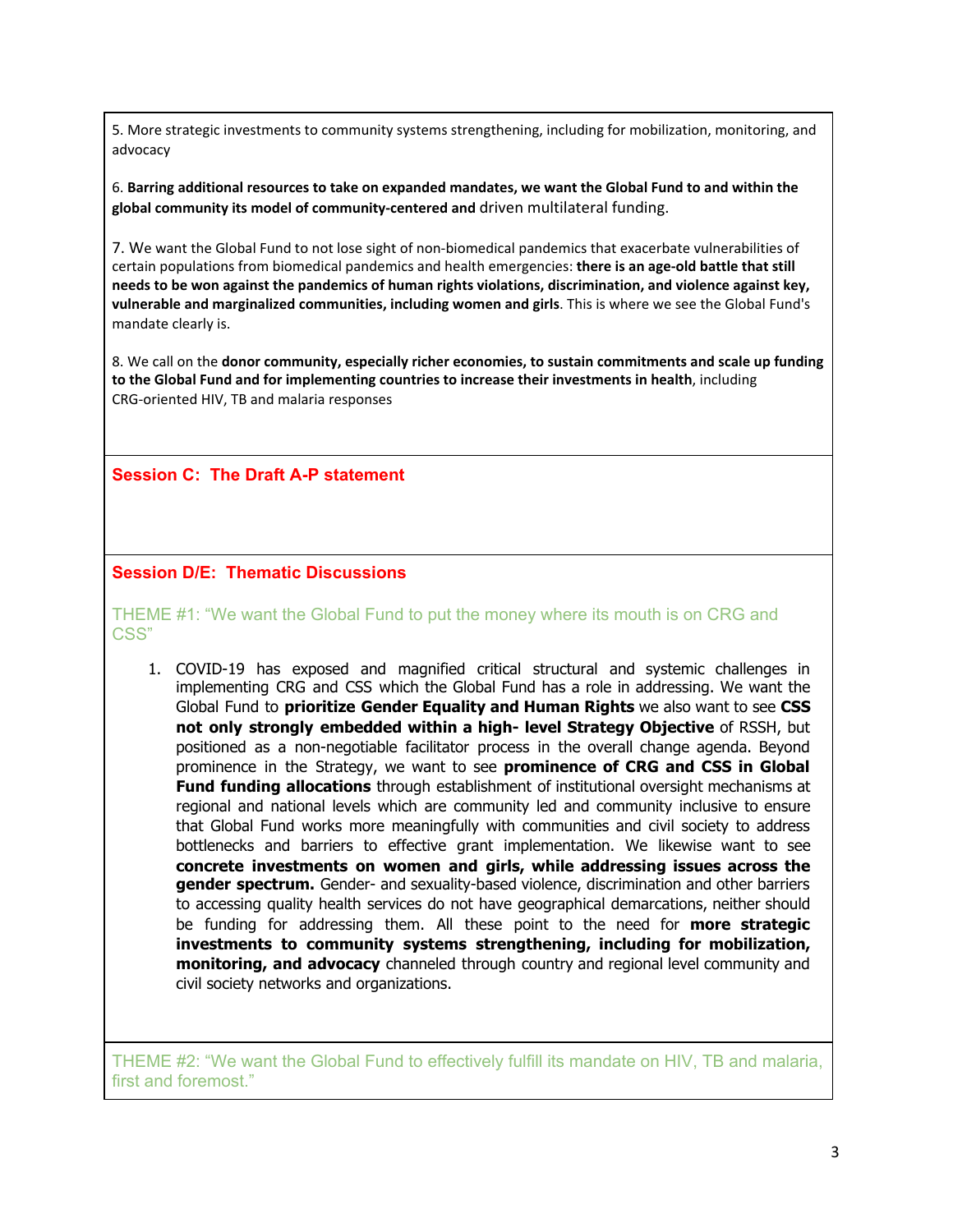We see the Global Fund and its partnerships' contributions to HIV, TB, malaria, and RSSH, and towards CRG and CSS, as its contributions towards the achievement of the Sustainable Development Goals (SDG) on and beyond health. The Global Fund, in fulfilling its mandate on HIV, TB, and malaria has contributed to a model for meeting the three fundamental conditions for Universal Health Coverage (UHC): expanded population coverage, expanded cost coverage, and expanded service coverage/protecting people from financial bankruptcy due to an illness. These are all enabled through investing in CSS as part and parcel of RSSH, and through upholding the principle of inclusion of the most marginalized – prerequisites for UHC. This track record will be strengthened through a specific and renewed investment on social protection for HIV key populations. **Barring additional resources to take on expanded mandates, we want the Global Fund to and within the global community its model of community-centered and** driven multilateral funding.

#### THEME #3: "We want the Global Fund to continue to put CRG and CSS approaches as cornerstones of pandemic and health emergency responses."

While the Global Fund has a moral responsibility to take into account new pandemics and emerging global health threats, in doing so, it should not lose sight on the need to focus its efforts on guarding against: roll-back of gains in the three diseases, increased human rights violations against key and vulnerable populations, and increased fragility of systems that support the poorest and most marginalized. For its current responses to be truly effective, **co-infections and mental health interventions — as part and parcel of health responses, should be included in Global Fund programming and grant-making**. Last but not least, we want the Global Fund to not lose sight of non-biomedical pandemics that exacerbate vulnerabilities of certain populations from biomedical pandemics and health emergencies: **there is an age-old battle that still needs to be won against the pandemics of human rights violations, discrimination, and violence against key, vulnerable and marginalized communities, including women and girls**. This is where we see the Global Fund's mandate clearly is.

#### THEME #4: "We want a fully resourced Global Fund."

**We affirm the continued importance of the Global Fund,** be it in new pandemics, post- new pandemics, and existing pandemics contexts. We call on the **donor community, especially richer economies, to sustain commitments and scale up funding to the Global Fund and for implementing countries to increase their investments in health**, including CRG-oriented HIV, TB and malaria responses. Going into its upcoming Replenishments post COVID-19, a fully resourced and replenished Global Fund will continue to save lives, avert deaths and protect its considerable gains. Any actions or considerations by the Global Fund to broker in countries **innovative financing for health need to be underpinned by principles of development justice, equity, and community engagement** in decision-making, implementation, monitoring and evaluation.

THEME #5: "We still want a Global Fund that is truly global - one that does not leave key vulnerable and marginalized communities behind, regardless of their income classification."

We call for all governments, including in our region, to step up on domestic and sustainable funding for health. For the effectiveness and equity, we expect for these investments to go towards rights-based interventions that respond to the needs of marginalized and criminalized populations. In a world such as ours where this is not yet the reality, we call for the Global Fund to continue devising provisions to not leave out communities in need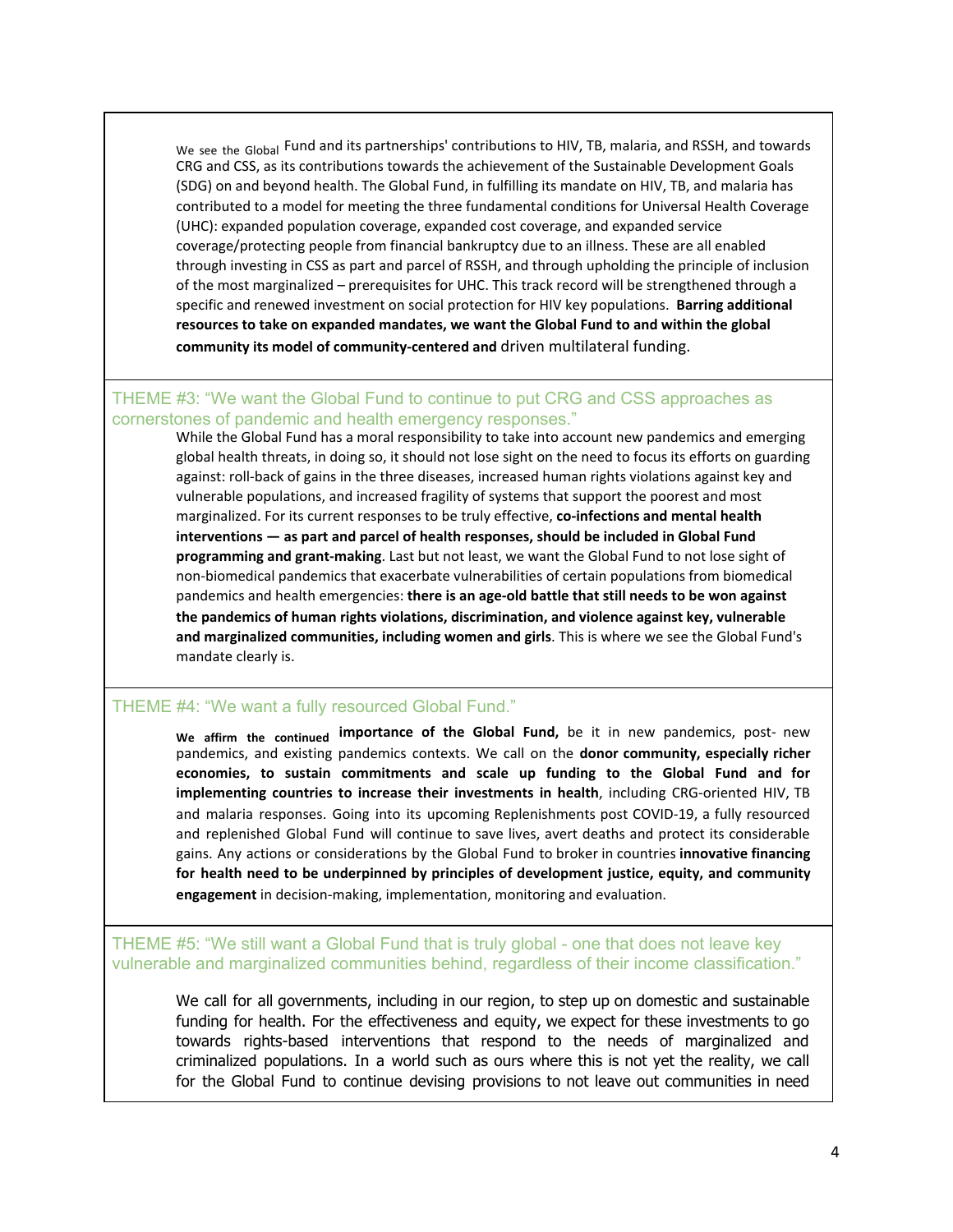from countries and regions no longer eligible for Global Fund funding especially in the post-COVID-19 pandemic era. This requires mechanisms and earmarked funding allocation for country- and regional-level community and civil society advocacy and peer support, beyond borders of country governments' eligibilities to access Global Fund funding. We call out the critical need for the Global Fund to still strengthen its efforts in **ensuring responsible, long-term, and sustainable exit strategies** out of countries. **Reversals in gains are inevitable without securing enabling environments for the rights protection and advancement of key populations and marginalized communitie**s; i.e., decriminalization of punitive laws against key populations, setting up effective mechanisms and getting political will for governments to fund community and civil society advocacy and services-provision, amongst others. Furthermore, **we continue to call on the Global Fund to ensure availability, affordability and accessibility of treatment and diagnostics for life-saving medicines** by addressing intellectual property (IP) and-related barriers, including by ensuring the application of full TRIPS flexibilities, and by reviewing and revising patent laws, legislations and frameworks through its involvement in global mechanisms and partnerships such as ACT-A and UNITAID.

We still want the Global Fund. We still have wants from the Global Fund. We trust that the Global Fund will listen to our voices and reflect our **positions and interests in an ambitious post-2022 Strategy.** 

**Session F: General discussion/any other comments and feedback Participants of the consultation demand to add a sixth point given as below:**

**6 – APCASO's position statement could include the 6th point on GLOBAL FUND internal governance: what will global fund do to strengthen CCM process? Functioning and constitution norms need to be strengthen for LFA mechanism – link with communities? Regional funding processes? CRG functioning? Need a focused discussion on this.** 

#### **Session G: What happens next. Closing and Thanks.**

 Participants of Indian civil society community and PLHIV want another virtual meeting to discuss about  $6<sup>th</sup>$  point mentioned as above.

# **ANNEXES:**

**Annex 1:** Participants list/list of organization (whichever is appropriate)

|   | Name of Participants | Organization            | Remarks    |
|---|----------------------|-------------------------|------------|
|   | Dr Rita              | India HIV AIDS Alliance | <b>CSO</b> |
|   | Dr Rochna            | Plan India, Delhi       | CSO.       |
| 3 | Dr Subha             | SAATHII, Delhi          | <b>CSO</b> |
| 4 | Ms Mona Mishra       | Delhi                   | <b>CSO</b> |
|   | Ms Mona Balani       | NCPI+, India            | тв         |